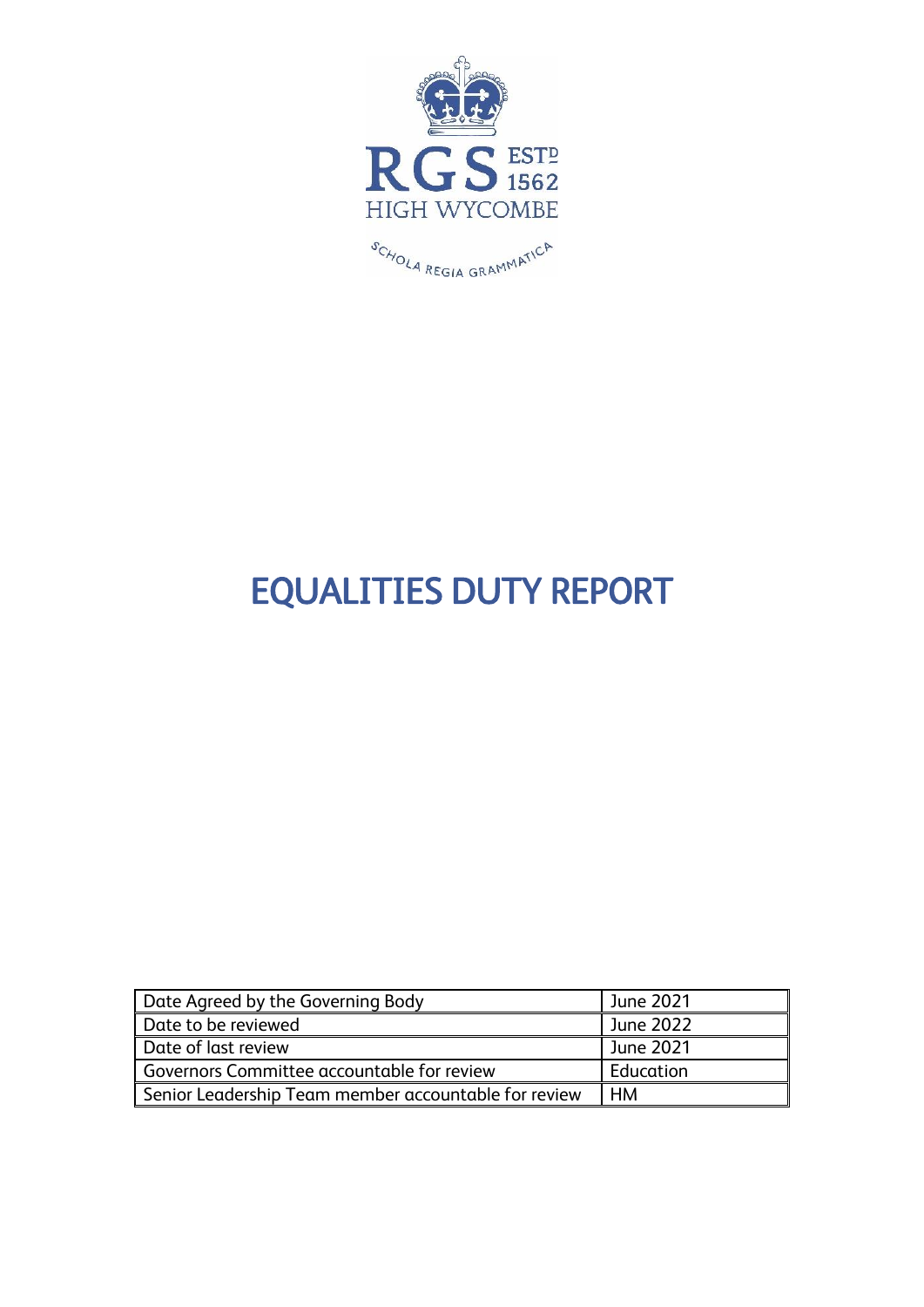## Equalities Duty Report

#### RGS High Wycombe report on compliance with the Equality Act 2010 for 2020-21 and Objectives for 2021-2022

Our Mission and Vision statements reminds us all that we have an obligation to demonstrate equality of opportunity at all levels.

Together our mission is to develop and to become worldly-wise, self-assured, high-achievers through an exceptional all-round education.

#### Our vision is to be seen as world-class through offering those most naturally able, irrespective of their background, the best all-round education offered by a UK state school.

## Assessment of the Longer -Term objectives

#### 1. Working towards the elimination of racist incidents

The school has continued to emphasise the core ethos of RGS, high aspiration and mutual respect across the educational experience students across all characteristics

We continue to:

- foster good relationships across groups
- ensure that school policy is sufficiently robust to deal with incidents
- maintain an open dialogue with students
- pay greater attention to the needs of minority students, building relationships with 'harder to reach' communities of parents
- monitor racial incidents (which are rare) and dealt with appropriately
- train our staff and governors in diversity, inclusivity and equality

Further plans include:

- to further promote the electronic whistleblowing process for students to anonymously report racist (and other) incidents
- to build on the good progress in engaging with 'harder to reach' communities
- address the BLM and #Everyone'sInvited agenda through external and internal engagement

## 2. Improvement of facilities for the disabled/accessibility

The school made significant progress in this area and with the support of the former Buckinghamshire County Council. The school now has new accessible lavatories The lifts and ramps included in previous reports have enabled accessibility for students, staff and visitors to the school Disabled parking in quad Furniture purchases to assist the working life of those with disabilities

Further plans include:

• Accessible facilities within the new Sixth Form Centre

## Review of Short -Term Objectives for 2020-21

- 1. Following the lockdown closure of the School in March 2020, we need to ensure that no student is left behind. A comprehensive catch up programme will be necessary
	- The School has ensured that staff have a clear understanding of the gaps in student progress and programmes have been put in place to address them.